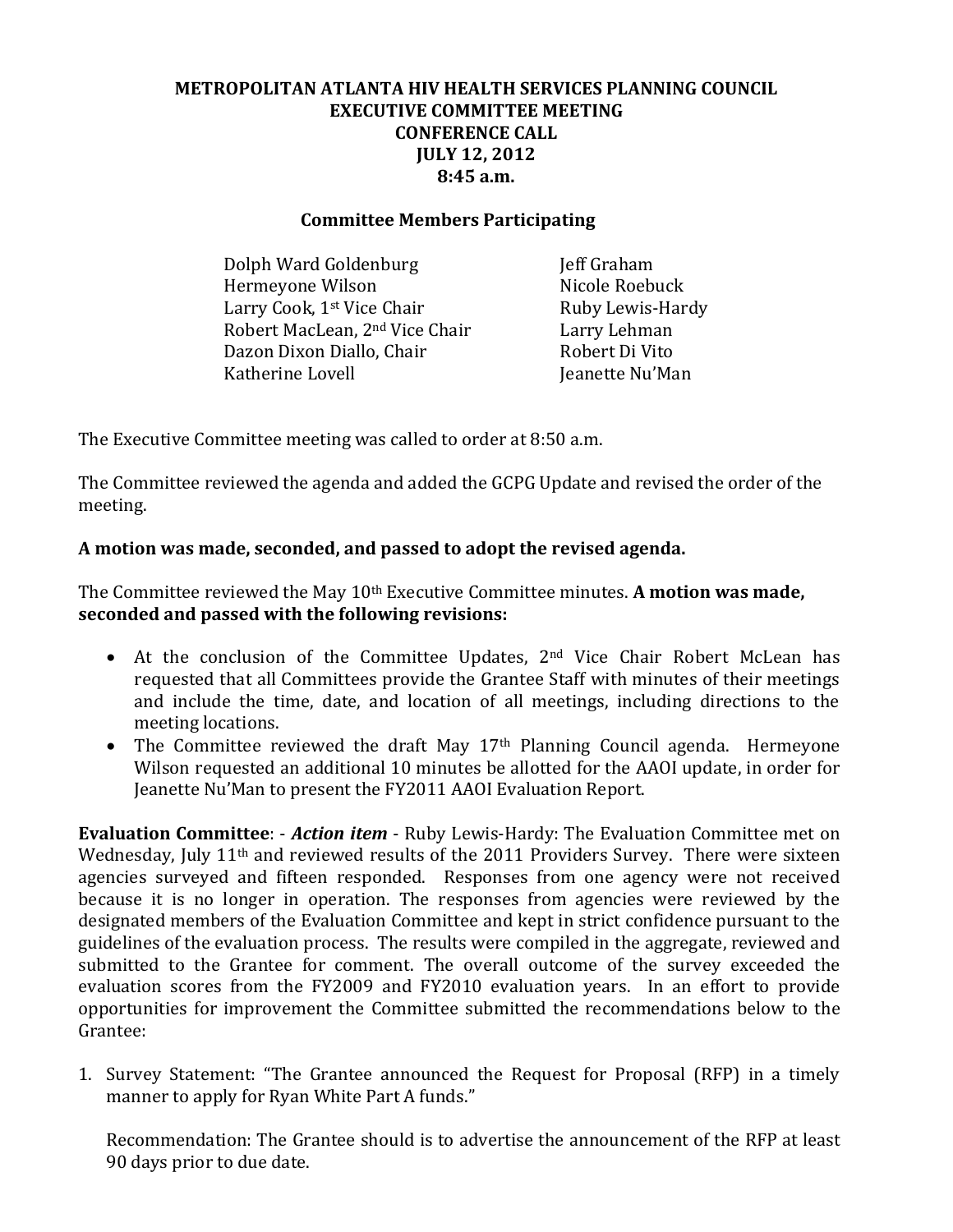#### **Executive Committee Meeting July 12, 2012 Page 2**

2. Survey Statement: "The Grantee provided timely technical assistance to our agency for dayto-day completion of invoices, client-level data collection (CAREWare) quarterly reports, and other reporting requirements as requested."

Recommendation: The Grantee maintained accurate records of our agency's service utilization data and respond to problems to CAREWare issues; however, staff should arrange for additional CAREWare training and technical assistance within the next 90 days.

# **A motion was made, seconded and passed to accept the FY2011 Providers Survey.**

## **Grantee Update:** Kandace Carty –

- Fulton County's Internal Audit Department completed the audit of the FY 2011 Ryan White Program and there were no findings.
- Grantee Staff has completed a preliminary finance closeout for FY 2011. It is estimated there was \$616,368.30 unexpended in the following categories: Formula - \$237,981.95 and Supplemental - \$378,386.35. There were no unexpended MAI or Carryover funds. Staff will make a carryover request for the\$237,981.95 in Formula funds, as allowed.
- Staff held a Providers Meeting on Tuesday, July  $10<sup>th</sup>$  with the Programmatic, Fiscal, and Data designees from the currently funded agencies. The purpose of the meeting was to review contractual, fiscal, programmatic, and data requirements and to address any questions or issues the agency representatives may have had. Staff clarified procedures for the accurate completion of forms, provided information on the different programs that can be run in CAREWare for agencies to get the information they need and addressed other concerns, as well.
- The Ga. State Andrew Young School of Public Policy has begun work on the ACA study. The group will present preliminary findings to the Priorities Committee on July 17th.
- The Assistant Director position, which has been vacant for over a year, was advertised and interviews were held. After the interviews, Patrick Daly was offered and accepted the position. Patrick has a Master's in Counseling and Human Services from Florida State University. Patrick, has worked with the Ryan White Title II (now Part B) program in Florida, oversight of Ryan White Titles II (Part B) and IV (Part D) at the Georgia Department of Human Resources, the Ryan White Title I (now Part A) program here at Fulton County where he was a Project Officer, and he most recently come to us from Danya International. Patrick will begin on Wednesday, August 8<sup>th</sup>.

**Georgia Community Planning Group Update (GCPG):** Larry Cook - The Georgia Community Planning Group held their second meeting of 2012 in Augusta, Georgia on May 21<sup>st</sup> -22<sup>nd</sup>. There were forty-six (46) members in attendance and forty-one (41) of those members were voting members. Lerissa Smith, CPG Coordinator for the State HIV unit, opened the meeting. Brandi Williams presented "HIV Planning" and suggested that the Ryan White Planning Council collaborate with the State on a Jurisdictional HIV-Prevention Plan. The GCPG Committees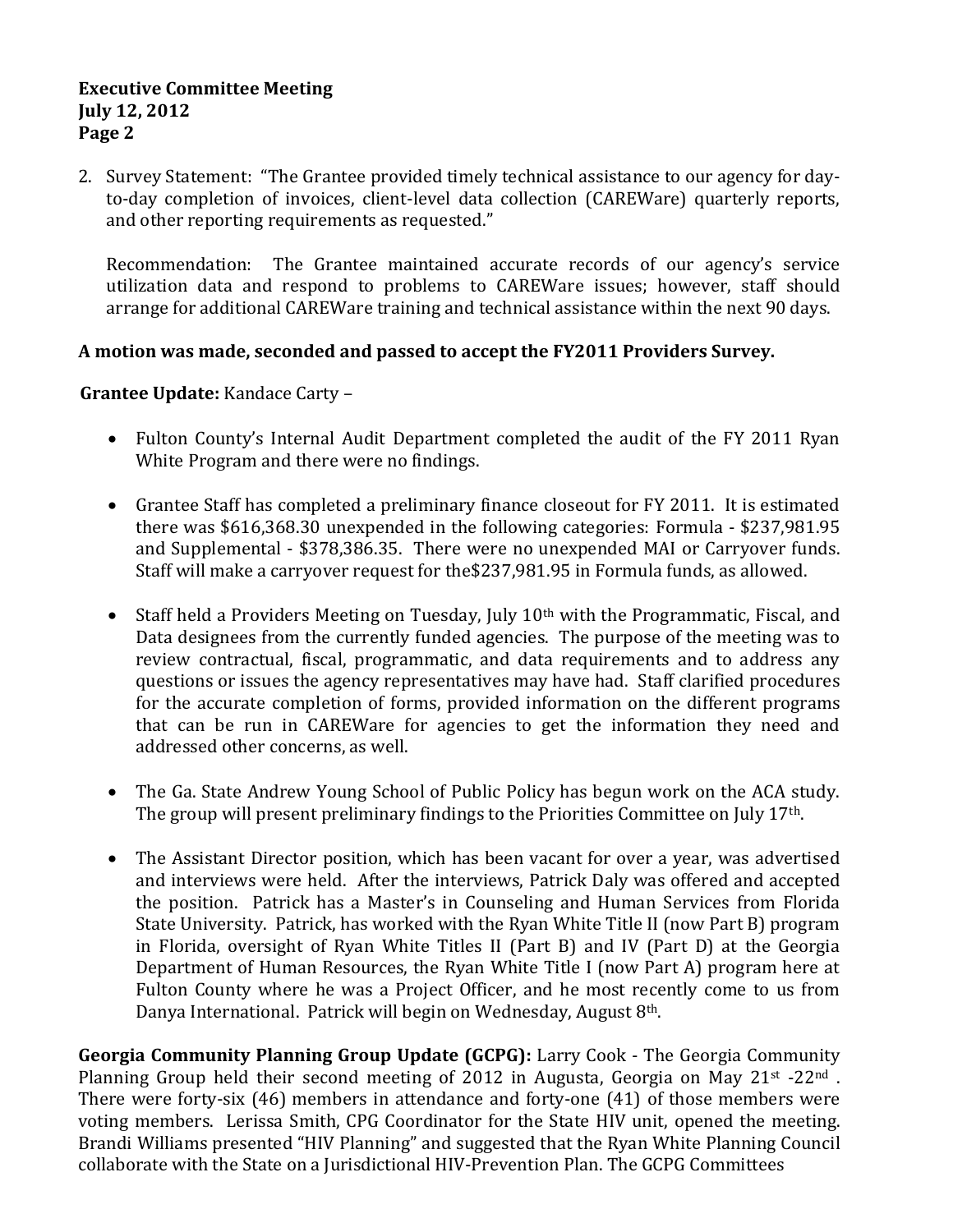#### **Executive Committee Meeting July 12, 2012 Page 3**

provided their updates and tasks for the past year. Veronica Hartwell from Fulton County Department of Health and Wellness discussed working with CBO's to find new cases of HIV/AIDS. If the agency does not meet the percentage rate of at least 2%, Fulton County will step in and help provide funding to the CBO's that short. Brandi Williams announced that Walgreens Drugs has partnered with the state to do HIV testing for the Test Georgia Campaign that was extended until June  $30<sup>th</sup>$ . The GCPG tabled the discussion on adding new members until the August 20, 2012 meeting in Atlanta.

# **Committee Updates:**

**Assessment Committee:** Jeanette Nu'Man – The Committee is seeking data information regarding health disparities. The Committee presented AID Atlanta Case Worker model to the Priorities Committee on June  $21<sup>st</sup>$  and was asked to develop a prototype of what the model would look like at the next Priorities Committee on July 17th.

**Comprehensive Planning Committee:** Katherine Lovell – The Comprehensive Planning Committee met Wednesday, July 11th at Grady IDP and discussed the possible after effects that the Affordable Care Act could have on the Ryan White Program and the expansion of Medicaid.

**Council Procedures Committee:** Larry Lehman – A Grievance was filed against the Planning Council which resulted in the Committee, along with the Grantee's Office, in a Mediation Hearing on Thursday, June 7th. At the conclusion of the meeting there were no findings. A report will be at the July 19<sup>th</sup> Planning Council meeting.

**HOPWA Committee:** Dolph Goldenburg - The HOPWA Committee met Friday, June 29th at Grace United Methodist Church and provided feedback to City of Atlanta on HOPWA applications. The Committee's next meeting will be on Friday, October 5th at 11:00 a.m. at AID Gwinnett.

**Membership Committee:** Hermeyone Wilson - The Membership Committee met Friday, June 14th at 137 Peachtree Street from 10:30 a.m. – 12:00 p.m. The Committee discussed the upcoming 2012-2013 Membership drive and updated the Membership application. The application will be reviewed in detail at the July 19th Planning Council due to revisions in the application. The membership drive will begin Thursday, July 19th and end Thursday, August  $16<sup>th</sup>$ . The next Committee meeting will be held Thursday, September 20<sup>th</sup> following the 1<sup>st</sup> Planning Council meeting for 2012- 2013.

**Public Policy Committee:** Jeff Graham - The Public Policy Committee met in June and discussed the 2013 Ryan White Reauthorization Act and is in the process of drafting a letter to HRSA expressing the Planning Council concerns about the Reauthorization Act. On Tuesday, July 10th the Public Policy Committee hosted a webinar from 2:30 p.m. - 4:30 p.m., regarding "The Supreme Court's Affordable Care Act Decision": What does it mean for individuals with HIV". Mr. Michael Robinson is the new Public Policy co-chair.